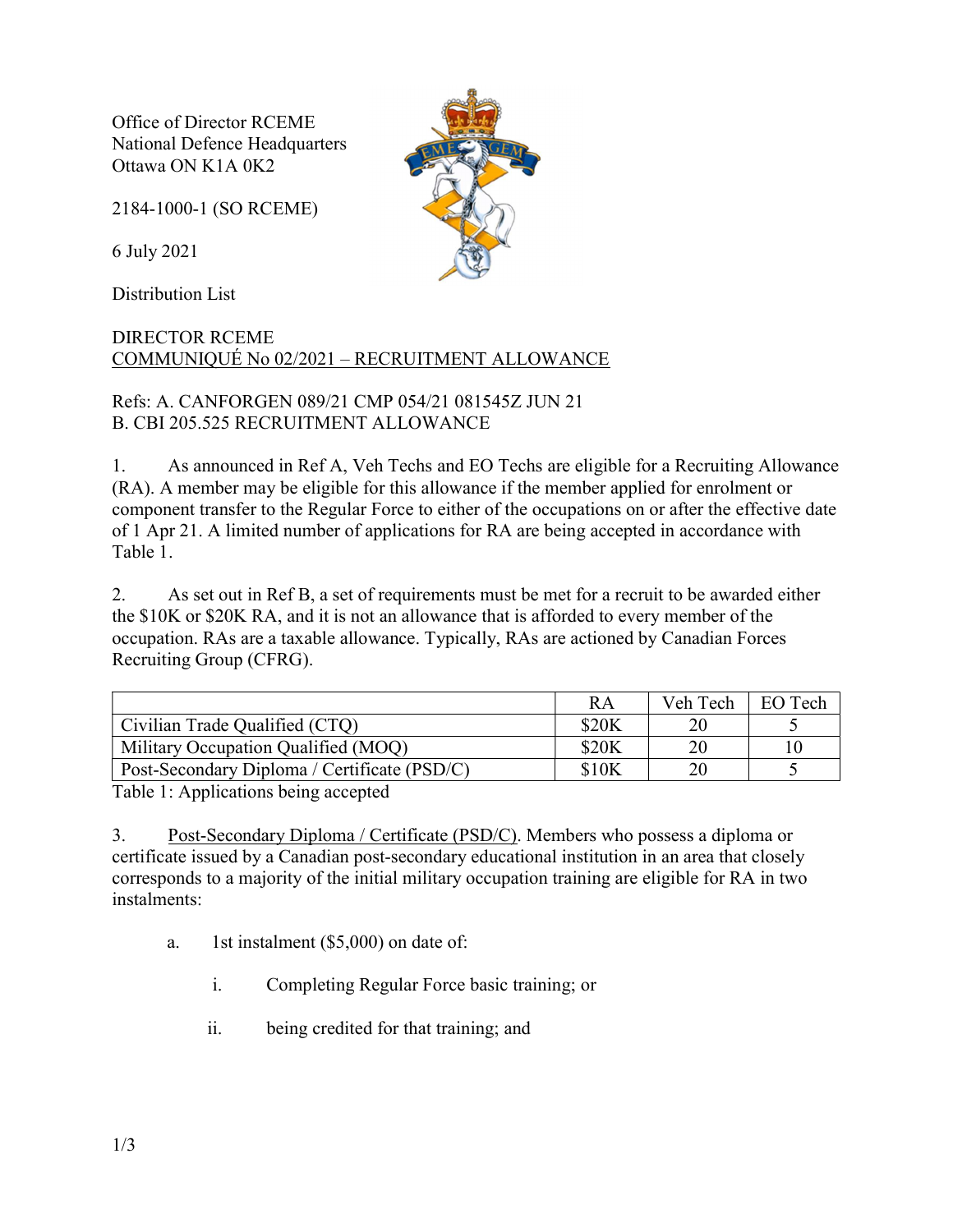b. 2nd instalment (\$5,000): 12 months after the first instalment provided that the member is still serving in the Regular Force as a non-commissioned member in the assigned understrength occupation.

4. Civilian Trade Qualified (CTQ) or Military Occupation Qualified (MOQ). Members who possess a technical or vocational qualification that is in part based upon practical work experience and that closely corresponds to the majority of advanced military occupation training; or possesses the military training and experience that is necessary for immediate employment without further training or experience — in the military occupation are eligible for RA in two instalments:

- a. 1st instalment (\$10,000) on date of:
	- i. Completing Regular Force basic training; or
	- ii. Being credited for that training; and
- b. 2nd instalment (\$10,000): 12 months after the first instalment provided that the member is still serving in the Regular Force as a non-commissioned member in the assigned understrength occupation.

5. MOQ is for a qualified member rejoining the CAF in the same occupation of which they left. That member would rejoin at the same rank as they left. The member may be eligible for a RA if they did not serve in the Regular Force in that occupation during the three years immediately before the date of enrolment or component transfer.

6. Minimum period of service. Commencing on the date of enrolment or component transfer or occupational transfer from the Regular Force Basic Training List for the occupation into which the member was enrolled or transferred, members must serve three years in that military occupation IOT be eligible for this allowance.

- 7. Approved Post-Secondary Institutes (PSIs) for Veh Techs:
	- a. Skilled applicants with an Automotive Service Technician (AST) License and/or Canadian Red Seal, or the Carte de Compagnon, Mécanicien d'automobile Class A, B, or C for Québec;
	- b. Skilled applicants with a Truck and Transport (Coach) License and/or Canadian Red Seal, or the Carte de Compagnon, Mécanicien de Véhicules Lourds Routiers for Québec;
	- c. Semi-skilled applicants with an AST Diploma or equivalent or a Diplôme d'étude professionelles (DEP) en mécanique d'automobile (Générale) for Québec; and
	- d. Semi-skilled applicants with a Truck and Transport (Coach) Diploma or equivalent or a DEP en mécanique de véhicules lourds routiers for Québec.